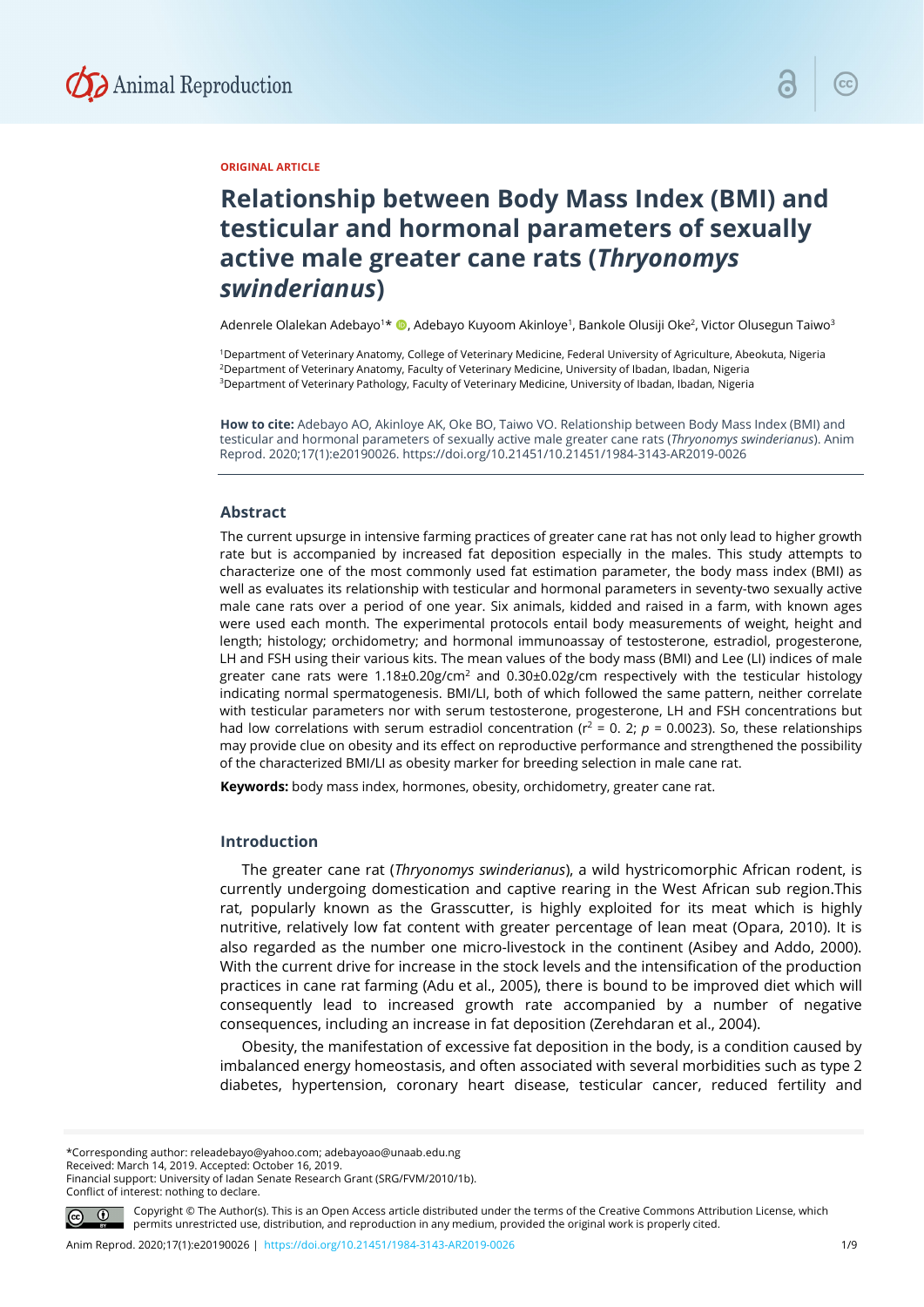osteoarthritis in both humans (Pasquali et al., 2007; Papandreou et al., 2008) and rodents (Novelli et al., 2007). Although the effect of obesity on reproductive function has been well documented in literature (Sakamoto et al., 2008; Hammiche et al., 2012; MacDonald et al., 2013; Eisenberg et al., 2015) research into its impact on the reproductive health of males has been limited in comparison to the extensive research undertaken to investigate the female subfertility/infertility (Pasquali et al., 2007).Whilst there are strong evidences to suggest that obesity might affect male fertility, the variety of mechanisms through which it occurs have not been fully elucidated (ASRM, 2015). Therefore, a good understanding of the body mass index (BMI) and how it correlates with reproductive parameters will aid in furthering the knowledge of these mechanisms (MacDonald et al., 2013).

Body mass index (BMI) is an anthropometrical index commonly used to estimate body fat and define obesity in humans (Engeland et al., 2007), but can also be used for the same purposes in animals and birds (Pala et al., 2005; Mendeş et al., 2007). Reports on the relationship between BMI and reproductive parameters such as semen and testicular parameters are conflicting and confusing. For instance, Aggerholm et al. (2008) and MacDonald et al. (2013) reported no strong relationship between BMI and sperm concentration or total sperm count in humans, but Qin et al. (2007) and Hammiche et al. (2012) documented strong positive correlation between these same parameters. While, Bahk et al. (2010) reported that in humans, there remains some controversy regarding whether testicular volume is related to BMI, there is complete lack of information on the BMI and its relationship with either testicular parameters or semen parameters in the greater cane rat.

Therefore, this work attempts to characterize BMI and evaluate its correlations with testicular parameters - volume, weight, length and diameter in a population of sexually active male greater cane rat raised under intensive management system. This is to provide baseline/preliminary information that will be useful in the definition and study of obesity as well as the mechanism of its adverse effects on reproductive functions in this rat.

## **Methods**

#### **Animal management**

This study was carried out for twelve (12) calendar months at the grasscutter domestication facility of the Federal University of Agriculture, Abeokuta, Nigeria. The experimental protocols followed the ethical guidelines and approval (ethical code no: ethics 03/14/04) of the Animal care Committee of the Federal University of Agriculture, Abeokuta, Nigeria. All procedures and handling of the rats also followed the guide for the care and use of experimental animals (National Institute of Health (NIH), USA. Seventy two (72) sexually matured (age range: 7-24months and weight range: 1420-3040g), adult male greater cane rats, kidded and raised in the grasscutter Farm, with known reproductive and medical records, were used. Six (6) males were used each month for the twelve months of the year. All the animals had brownish perineal staining which is usually used as index of sexual maturity in male cane rat (Adu and Yeboah, 2003). They were maintained on commercial cane rat feed and Elephant grass stems with water given *ad libitum*.

#### **Body measurements and Estimation of BMI**

After light inhalation anaethesia, the weight, height and nose-to-anus length of each cane rat was taken. Weights were taken using the Mettler's weighing balance; heights were measured from the scapular point to the ankle while the lengths were measured from the tip of the nose to the anus. These parameters were recorded against the known age of each animal. The body mass and Lee indices for each animal were calculated as recommended by Novelli et al. (2007):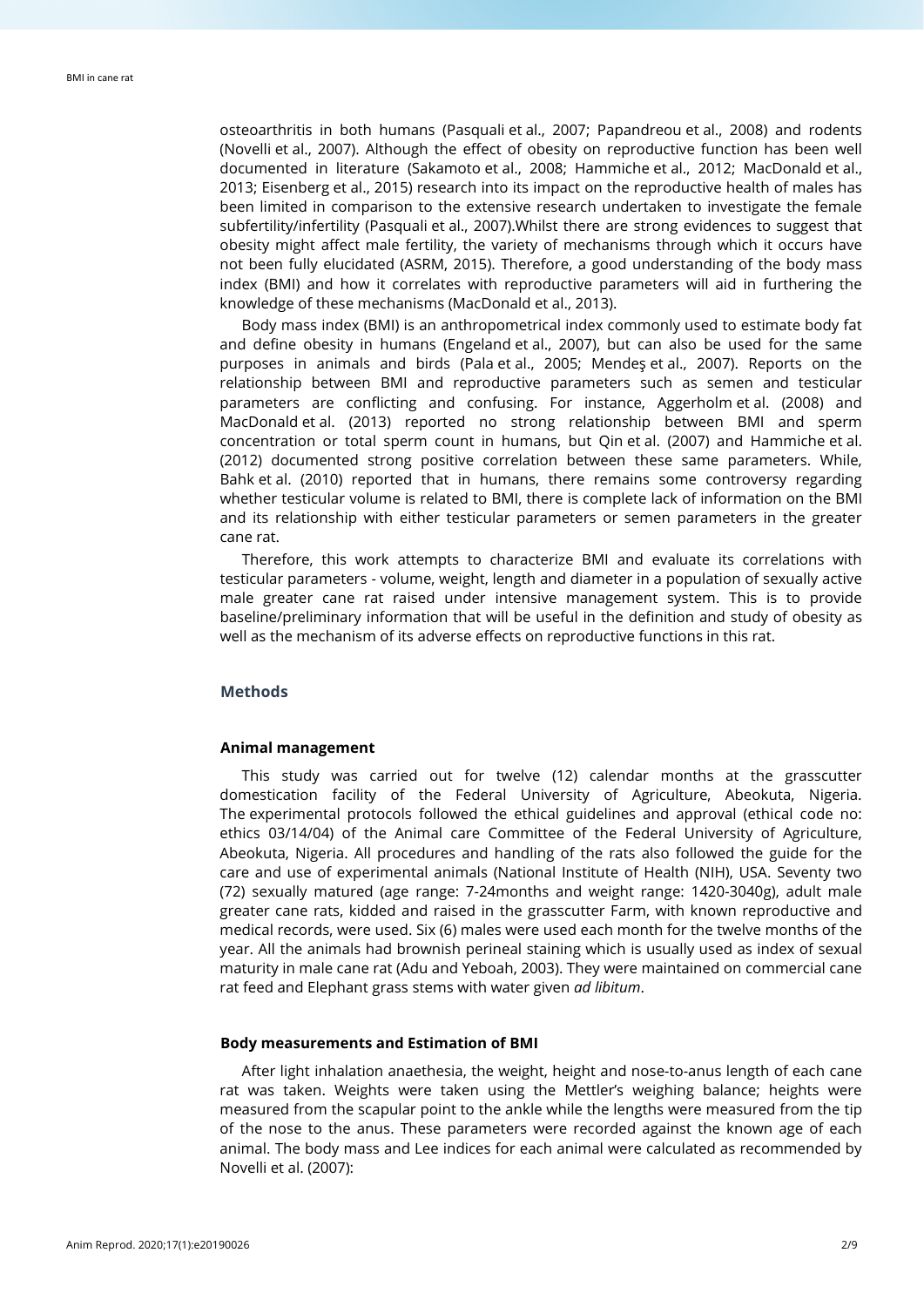BMI = body weight (g) divided by the square of the nose-to-anus length (cm). \*Lee Index = cube root of body weight (g) divided by nose-to-anus length (cm). \*The Lee index was added to further confirm and verify the result of the BMI.

### **Blood sampling and testicular tissue measurements**

Blood samples were collected twice per day for seven times within the month, from each animal after which its transcardially perfused with Karnovsky's fixative and opened-up through a mid-ventral abdominal incision. The ischiatic arch was completely disarticulated to expose the reproductive organs and the testes were carefully dissected out individually. Testicular weight, length, width and diameter were measured for each animal using microwa analytical balance and vernier caliper while the testicular volume was estimated by water displacement method. Serum samples were separated from the collected blood for hormonal immunoassay and testicular tissue samples were taken for histology.

# **Histology procedure**

Testicular samples for the histology were further fixed in Karnovsky's fixative, dehydrated in graded series of ethanol, cleared in xylene and paraffin-embedded. Five-micrometre-thick sections were cut and mounted on gelatinized slides, stained with H&E and examined with Axioskop 2 plus, Carl Zeiss light microscope (Germany).

# **Hormonal immunoassay**

The serum levels for testosterone, estrogen, progesterone, luteinizing (LH) and follicle stimulating (FSH) hormones were assayed for each of the six animals in each month of the year using the Microplate Immunoenzymometric assay kits specific for each hormone. For testosterone, the DS-EIA-STERIOD-TESTOSTERONE-RT kit (Interco Diagnostic Ltd, UK) was used while for estrogen, ESTRADIOL-ELISA test kit (Fortress Diagnostics Ltd, UK) was employed. The progesterone kit used was the DS-EIA-STEROID-PROGESTERONE-RT (Interco Diagnostic Ltd, UK) while DS-EIA-GONADOTROPIN-LH (Interco Diagnostic Ltd, UK) and DS-EIA-GONADOTROPIN-FSH (Interco Diagnostic Ltd, UK) were used for the luteinizing and follicle stimulating hormones respectively. The test procedure according to user instruction for each kit was duly followed. Briefly, 25µl of each of the Calibrators (serum reference for the hormone at graded concentrations), control serum and sample serum of each cane rats were pipetted into appropriately labeled Anti-hormone-coated microtiter wells in duplicate. 10µl of the Conjugate (monoclonal anti-hormone-antibodies conjugated with horse radish peroxidase) was added to each well, swirled for 20-30 seconds to mix, covered and incubated for 60minutes at room temperature. The content of the microtitre were then decanted and blot-dried with absorbent tissue paper. To each well, 300µl of reconstituted washing solution (prepared by mixing the concentrated Washing Solution and distilled water at ratio 1:25 in a separate jar) was added, decanted and blot-dried. This washing was repeated four (4) additional times, after which 100µl of TMB-Substrate was pipetted into each well at timed intervals and incubated for 15-20minutes at room temperature in a dark cupboard. The reaction was then stopped by the addition of 150µl of the Stopping reagent (0.2M sulphuric acid solution) into each well at timed intervals and the microtitre wells read on an ELISA reader (Elx 800, BioTek, England).

The serum concentration of the hormone in each sample was estimated on a 4-parameter calibrator curve plotted with the optic densities/Absorbance on the Y-axis and calibrator concentration on the X-axis. All the test validation criteria for each of the assay were met in this work in accordance with the kit manufactures' instructions. After standardization the intra-assay and inter-assay coefficients (% CV) were calculated from the duplicates and the multiple assay plates respectively. These were then compared with that of the kit manufacturer's calculated CV which is less than 6% CV for intra-assay and 9% for inter-assay.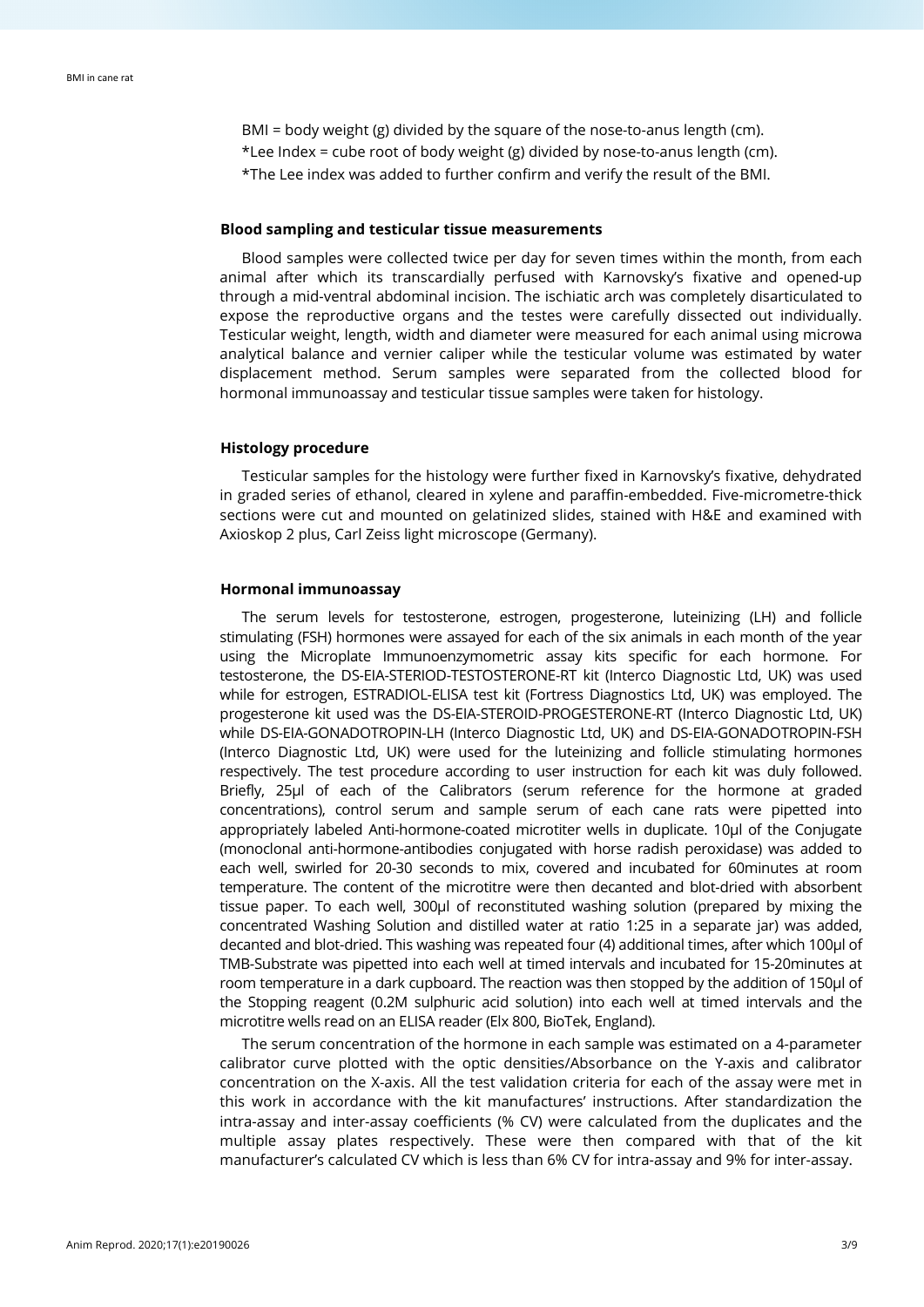# **Statistical analysis**

Data were expressed as mean ± standard error. Pearson's correlation analysis was used to examine the relationship within and between data using Paleontological Statistics version 2.15 (PAST) data analysis tool. *P*-value ˂ 0.05 was considered statistically significant.

# **Result**

The mean values of the body mass (BMI) and Lee (LI) indices of male greater cane rats, at age range of 7-24months and body weight range of 1.42-3.04kg, were observed to be 1.18  $\pm$ 0.20g/cm<sup>2</sup> and 0.30  $\pm$ 0.02g/cm respectively (Table 1). While there was a significantly positive relationship between the animal height and the testicular weight and volume  $(r^2 = 0.44$  and  $r^2 = 0.21$  respectively), no correlation was observed between length of the animals and the testicular weight and volume. In the same vein, neither the BMI nor LI showed any correlation with the testicular weight and volume in the greater cane rat (Table 2). The scatter-grams showed the same pattern for both BMI and LI, having no correlation with serum testosterone, progesterone, LH and FSH concentrations (Figure 1a-d) but low correlations with serum estradiol concentration ( $r^2 = 0$ , 2) (Figure 2). The histology of the testes showed normal histo-architecture indicative of typical spermatogenesis (Figure 3).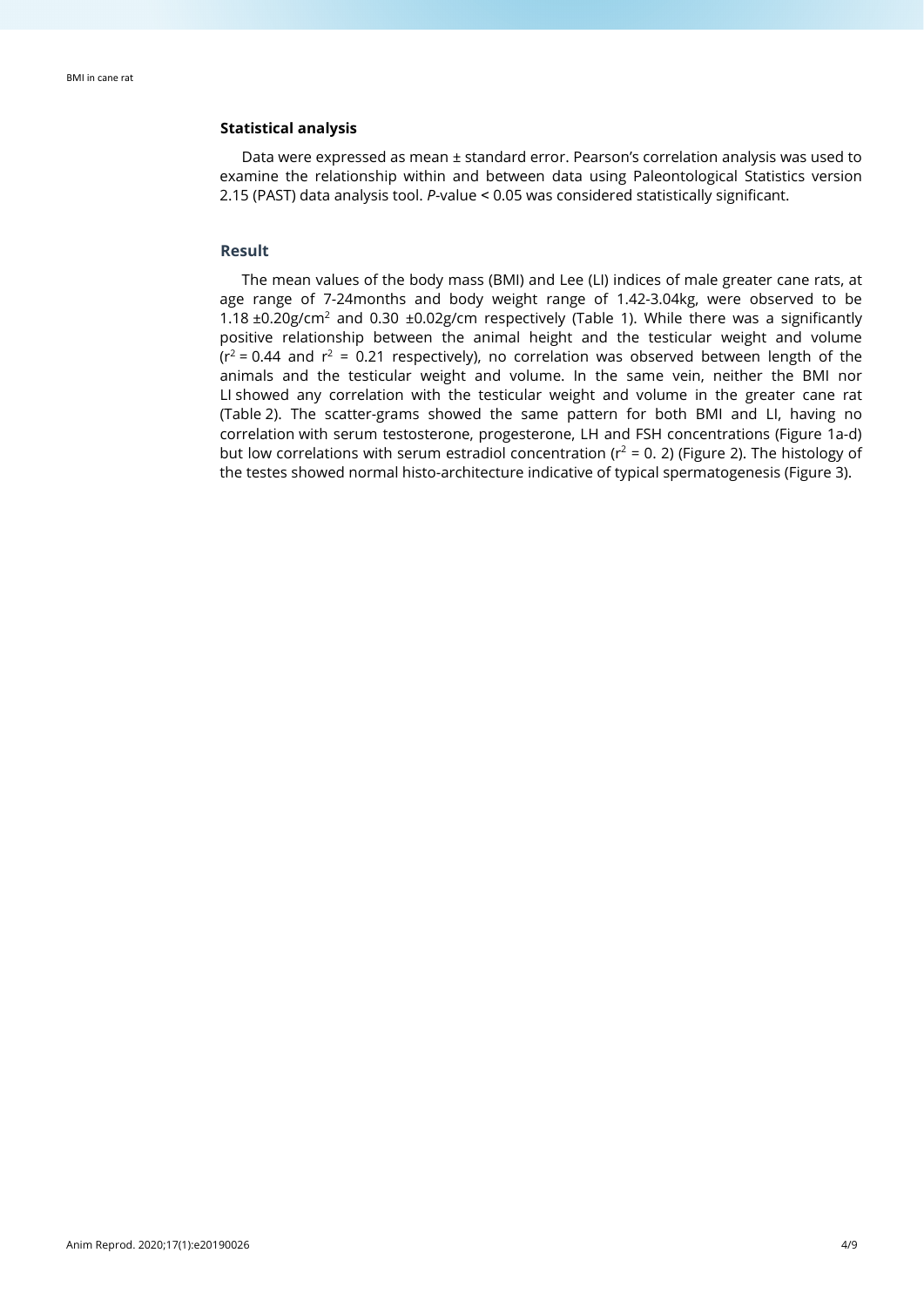

**Figure 1.** (a-d) Scatter plots showing the relationship between the body mass index and the serum (a) Testosterone, (b) Progesterone (c) LH and (d) FSH concentrations in the greater cane rat. Each plot represents the mean of six samples and shows the linear correlation co-efficient ( $r^2$ ).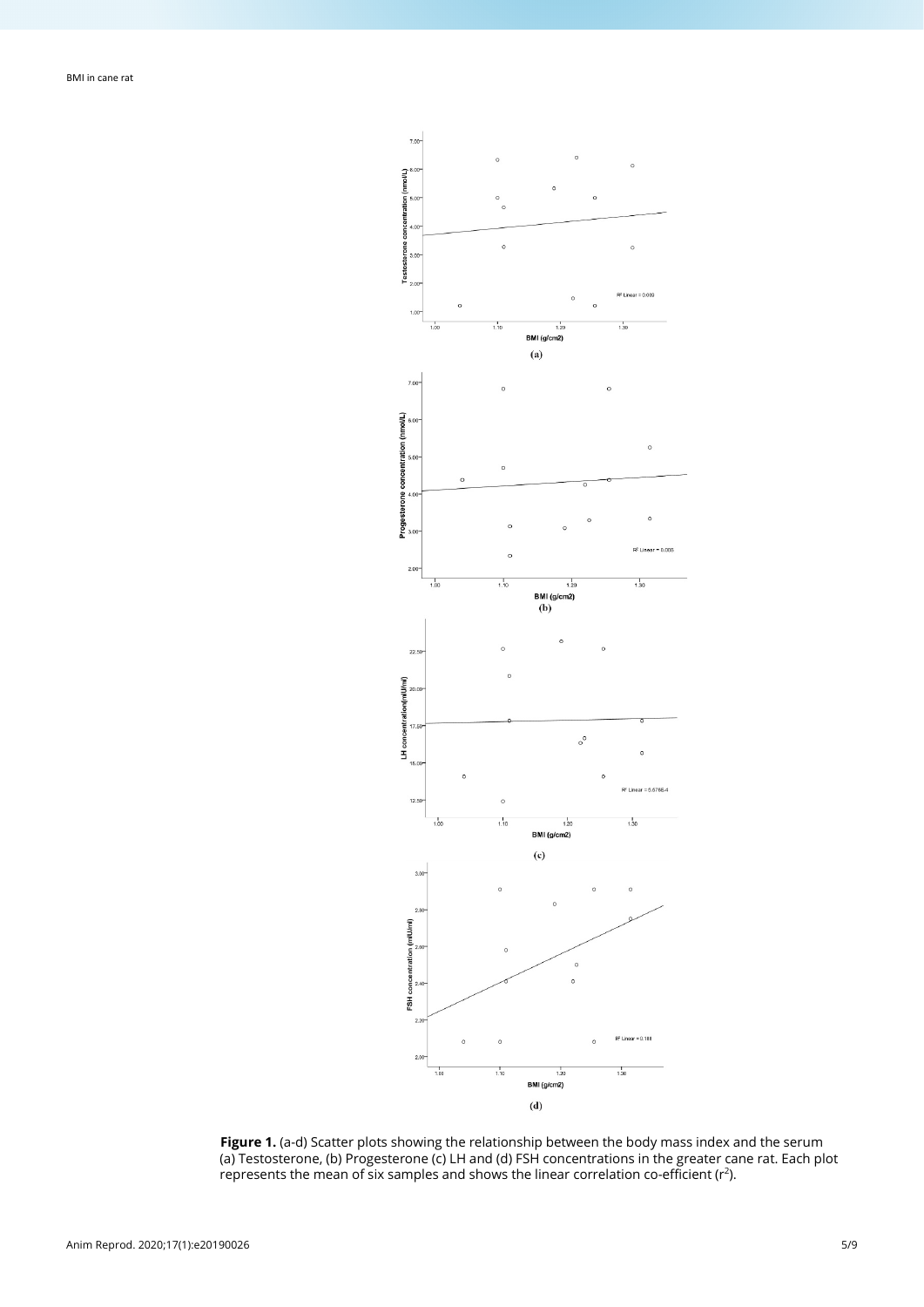

**Figure 2.** Scatter plot of the correlation between the body mass index and the serum estradiol concentration in the greater cane rat. Each plot represents the mean of six samples and shows the linear correlation co-efficient ( $r^2$ ).



**Figure 3.** Normal histo-architecture of the testes showing the spermatogenic cells; Spermatogonia (A, B, In), spermatocytes (L) and spermatids (R, E); Sertoli (S) cells in the greater cane rat. H&E. Scale bar: 25µm.

| morphometric data and anthropometric values in the male greater cane rat. |      |       |       |  |  |  |  |
|---------------------------------------------------------------------------|------|-------|-------|--|--|--|--|
|                                                                           | Mean | ±SD.  | Range |  |  |  |  |
| Age (Months)                                                              | 12.8 | ±6.15 | 7-24  |  |  |  |  |
|                                                                           |      |       |       |  |  |  |  |

**Table 1.** The mean, standard deviation and range of Age, body parameters, gross testicular

| Age (Months)                         | 12.8  | ±6.15 | $7-24$        |
|--------------------------------------|-------|-------|---------------|
| Body weight (kg)                     | 2.23  | ±0.40 | 1.42-3.04     |
| Body length (cm)                     | 43.6  | ±3.17 | 37-50.5       |
| Height (cm)                          | 16.36 | ±1.04 | 14.5-19       |
| Testicular weight (g)                | 1.43  | ±0.40 | 0.84-2.57     |
| Testicular volume (cm <sup>3</sup> ) | 1.33  | ±0.26 | $1 - 2$       |
| Testicular diameter (cm)             | 1.10  | ±0.13 | $0.9 - 1.5$   |
| BMI(g/cm <sup>2</sup> )              | 1.18  | ±0.20 | 0.88-1.70     |
| Lee index (g/cm)                     | 0.30  | ±0.02 | $0.27 - 0.35$ |

**Table 2.** Correlation co-efficients between age, body measurements, testicular morphometric and anthropometric parameters in the male greater cane rat.

|                                      | Age<br>(months) | <b>Body</b><br>weight<br>(g) | <b>Body</b><br>length<br>(cm) | <b>Height</b><br>(cm) | <b>Testicular</b><br>weight (g) | <b>Testicular</b><br><b>Volume</b><br>(cm $^3$ ) | <b>BMI</b><br>(g/cm <sup>2</sup> ) | <b>Lee</b><br><b>Index</b><br>(g/cm) |
|--------------------------------------|-----------------|------------------------------|-------------------------------|-----------------------|---------------------------------|--------------------------------------------------|------------------------------------|--------------------------------------|
| Age (months)                         |                 |                              |                               |                       |                                 |                                                  |                                    |                                      |
| Body weight (g)                      | 0.57            |                              |                               |                       |                                 |                                                  |                                    |                                      |
| Body length (cm)                     | 0.34            | 0.56                         |                               |                       |                                 |                                                  |                                    |                                      |
| Height (cm)                          | $-0.09$         | 0.33                         | 0.17                          |                       |                                 |                                                  |                                    |                                      |
| Testicular weight (g)                | $-0.18$         | 0.01                         | $-0.04$                       | $0.44*$               |                                 |                                                  |                                    |                                      |
| Testicular Volume (cm <sup>3</sup> ) | $-0.13$         | 0.09                         | 0.03                          | $0.21**$              | 0.68                            |                                                  |                                    |                                      |
| $BMI$ (g/cm <sup>2</sup> )           | 0.34            | 0.61                         | $-0.25$                       | 0.01                  | $-0.04$                         | 0.01                                             |                                    |                                      |
| Lee index (g/cm)                     | 0.09            | 0.27                         | $-0.64$                       | 0.10                  | 0.02                            | 0.01                                             | 0.84                               |                                      |
| $*_{n-}$ 0.0012. $*_{n-}$ 0.0012     |                 |                              |                               |                       |                                 |                                                  |                                    |                                      |

0.0012; \*\*p= 0.0043.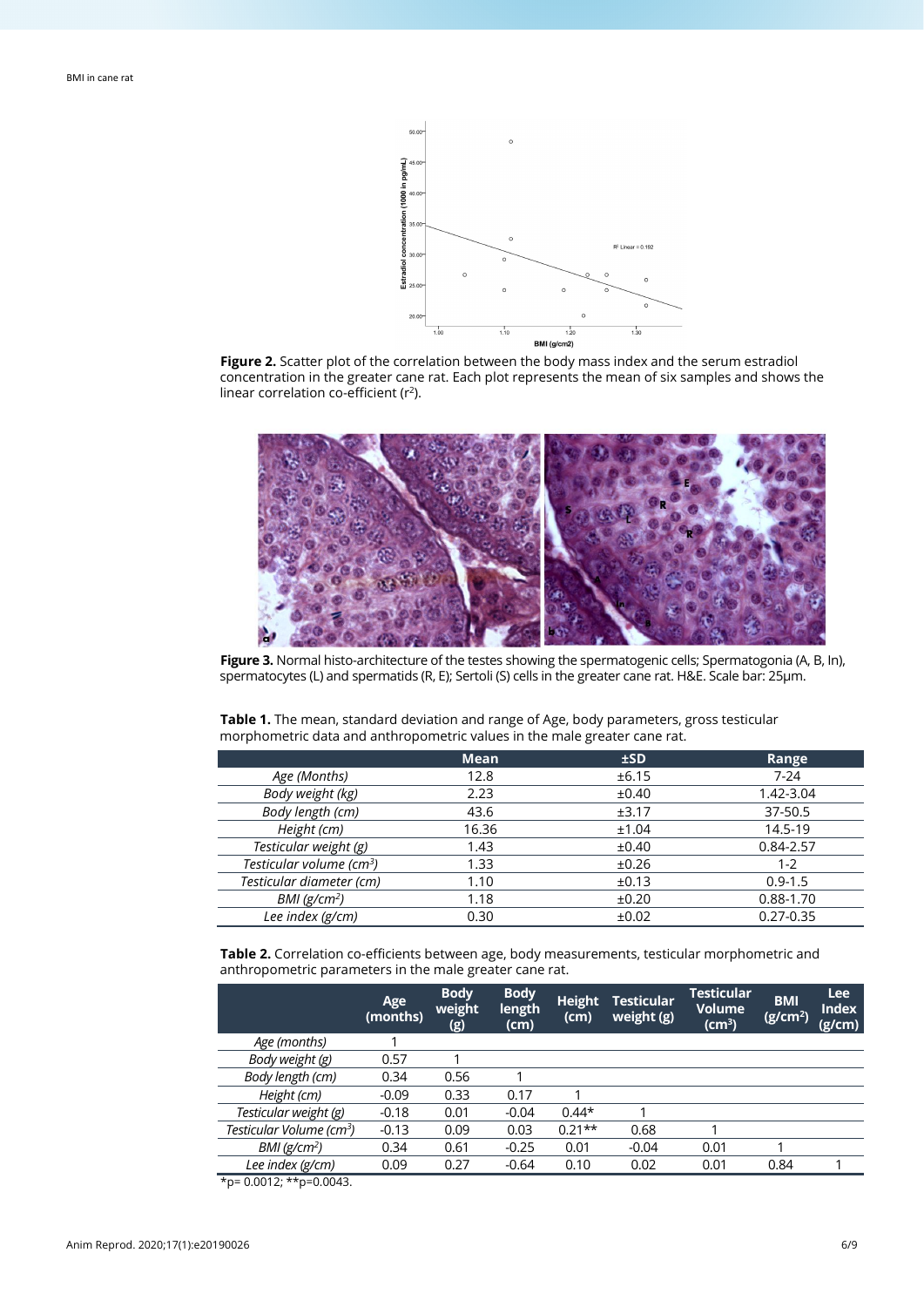## **Discussion**

This study reports estimated mean values for the body mass (BMI) and Lee (LI) indices for a population of sexually active greater cane rat. While the incidence of obesity is on the increase especially among pet animals (German, 2006), most information on BMI and other fat estimation parameters on animals are generally few. With the current drive in the domestication of the greater cane rat, these BMI and LI estimates can serve as standard obesity markers and aid in selecting males for breeding.

Age and puberty are important factors in the determination of normal BMI and LI in sexually matured males (Novelli et al., 2007; Lu et al., 2015). In the rat, these indices were estimated based on the age of cessation of growth and development as well as the age from when the mean BMI values became constant (Novelli et al., 2007). Although the age of cessation of growth and development was yet to be determined in the greater cane rat, it was observed from this work that at sexual maturity, there was no significant relationship between ages of these animals and these indices. So, it can be inferred that the estimated BMI and LI in this work represent the normal values in sexually matured male greater cane rat. These observed values were also comparable with the BMI and LI values in the Wistar rat (Novelli et al., 2007).

Testicular weight and volume are good indicators of normal spermatogenesis particularly when compared with typical histo-architecture of the testes (Bahk et al., 2010). They can also correlate with both sperm quality and quantity (Sakamoto et al., 2008; Bahk et al., 2010). In the greater cane rat, testicular volume and weight correlate with the height but not the body weight or length of the animal. In humans, whereas close relationship between orchidometric parameters and height has been reported (Handelsman and Staraj, 1985; Bahk et al., 2010), their relationship with body weight is controversial. Wikramanayake (1995) and Spyropoulos et al. (2002) reported relationship between testicular volume and body weight while Sobowale and Akiwumi (1989) and Bahk et al. (2010) reported no correlation. The recent account of Innocent et al. (2016) however reported relationship between left testicular volume and body weight but no relationship between right testicular volume and body weight. The observation in the cane rat reported in this work is consistent with our previous findings (Adebayo et al., 2009).

In this study there was no correlation between either BMI or LI and testicular weight or volume. This was similar to what had been reported in young sexually active human adults (Bahk et al., 2010; Innocent et al., 2016). In the same vein, the observed lack of relationship between BMI and the serum levels of testosterone, progesterone, LH and FSH as well as the low correlation between BMI and the serum estradiol level in the greater cane rat was consistent with what obtained in man (Aggerholm et al., 2008; MacDonald et al., 2013). In man, increased adipose tissue which showed as higher BMI is associated with changes in the male reproductive hormone profile causing alterations in the levels of testosterone and estrogen as well as sex-hormone binding globulin (SHBG) (Pasquali et al., 2007; ASRM, 2015). These hormonal abnormalities were said to be due to increased peripheral conversion of androgen to estrogen associated with the increased adipose tissue present at a higher BMI (Pasquali et al., 2007; ASRM, 2015). In the light of the above observations in humans, the relationship between the BMI and the serum estradiol seen in the cane rat is plausible giving the lack of correlation between these indices and serum testosterone level. It can therefore be inferred that higher BMI beyond this estimated values can alter hormonal balance which might affect reproductive performance in the male cane rat.

# **Conclusion**

This work has shown that, the relationship between BMI/LI (in young sexually active greater cane rat) and both the testicular parameters and reproductive hormones, seems to have similar pattern to that reported in young sexually active humans. The correlation of these indices with the serum estradiol may provide a possible clue to the mechanism by which obesity in this animal can affect its reproductive performance, although further works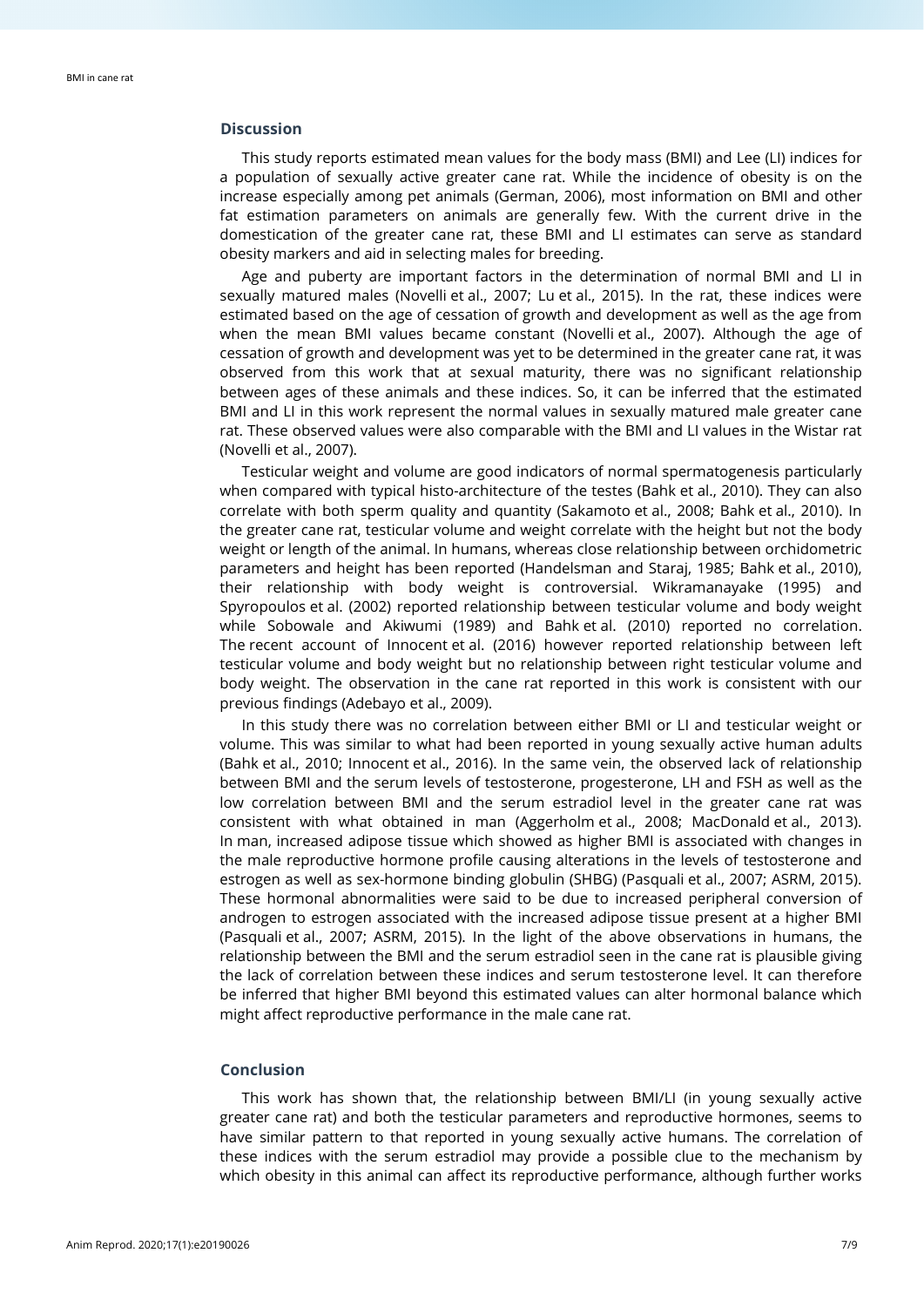are still needed. All these have strengthened the possibility of these characterized BMI/LI as a standard obesity marker for breeding selection of the male greater cane rat.

# **Acknowledgements**

This work was funded by University of Ibadan Senate Research Grant (SRG/FVM/2010/1b) to research team headed by VO Taiwo. We acknowledge Mr E. O Anise of Anatomy Department, Federal University of Agriculture, Abeokuta, Ogun State for his technical assistance.

#### **Reference**

- Adebayo AO, Oke BO, Akinloye AK. Characterizing the gonadosomatic index and its relationship with age in the greater cane rat (*Thryonomysswinderianus*Temminck). J Vet Anat. 2009;2(2):53-9. [http://dx.doi.org/10.21608/jva.2009.42311.](https://doi.org/10.21608/jva.2009.42311)
- Adu EK, Otsyina RH, Agyei AD. The efficacy of different dose levels of albendazole for reducing fecal worm egg count in naturally infected captive grasscutter (*Thryonomysswinderianus*, Temminck). Livest Res Rural Dev. 2005;17:1-6.
- Adu EK, Yeboah S. On the use of perineal stain as an index of sexual maturity and breeding condition in the male greater cane rat (*Thryonomysswinderianus*, Temminck). Trop Anim Health Prod. 2003;35(5):433-9[. http://dx.doi.org/10.1023/A:1025867512986.](https://doi.org/10.1023/A:1025867512986) [PMid:14620588.](https://www.ncbi.nlm.nih.gov/entrez/query.fcgi?cmd=Retrieve&db=PubMed&list_uids=14620588&dopt=Abstract)
- Aggerholm AS, Thulstrup AM, Toft G, Ramlau-Hansen CH, Bonde JP. Is overweight a risk factor for reduced semen quality and altered serum sex hormone profile? Fertil Steril. 2008;90(3):619-26. [http://dx.doi.org/10.1016/j.fertnstert.2007.07.1292.](https://doi.org/10.1016/j.fertnstert.2007.07.1292) [PMid:18068160.](https://www.ncbi.nlm.nih.gov/entrez/query.fcgi?cmd=Retrieve&db=PubMed&list_uids=18068160&dopt=Abstract)
- Asibey EOA, Addo PG. The grasscutter: a promising animal for meat production. In: Turnham D, editors. African perspectives: practices and policies supporting sustainable development. Harare: Weaver Press; 2000.
- ASRM. Obesity and reproduction: a committee opinion. Fertil Steril. 2015;104(5):1116-26. [http://dx.doi.org/10.1016/j.fertnstert.2015.08.018.](https://doi.org/10.1016/j.fertnstert.2015.08.018) [PMid:26434804.](https://www.ncbi.nlm.nih.gov/entrez/query.fcgi?cmd=Retrieve&db=PubMed&list_uids=26434804&dopt=Abstract)
- Bahk JY, Jung JH, Jin LM, Min SK. Cut-off value of testes volume in young adults and correlation among testes volume, body mass index, hormonal level, and seminal profiles. Urology. 2010;75(6):1318-23. [http://dx.doi.org/10.1016/j.urology.2009.12.007.](https://doi.org/10.1016/j.urology.2009.12.007) [PMid:20299083.](https://www.ncbi.nlm.nih.gov/entrez/query.fcgi?cmd=Retrieve&db=PubMed&list_uids=20299083&dopt=Abstract)
- Eisenberg ML, Kim S, Chen Z, Sundaram R, Schisterman EF, Louis GM. The relationship between male BMI and waist circumference on semen quality: data from the LIFE study. Hum Reprod. 2015;30(2):493-4[. http://dx.doi.org/10.1093/humrep/deu322.](https://doi.org/10.1093/humrep/deu322) [PMid:25516559.](https://www.ncbi.nlm.nih.gov/entrez/query.fcgi?cmd=Retrieve&db=PubMed&list_uids=25516559&dopt=Abstract)
- Engeland A, Tretli S, Hansen S, Bjorge T. Height and body mass index and risk Lymphohematopoietic Malignancies in two million Norwegian men and women. Am J Epidemiol. 2007;165(1):44-52. [http://dx.doi.org/10.1093/aje/kwj353.](https://doi.org/10.1093/aje/kwj353) [PMid:17041129.](https://www.ncbi.nlm.nih.gov/entrez/query.fcgi?cmd=Retrieve&db=PubMed&list_uids=17041129&dopt=Abstract)
- German AJ. The growing problems of obesity in dogs and cats. J Nutr. 2006;136(7, Suppl):1940S-6S. [http://dx.doi.org/10.1093/jn/136.7.1940S.](https://doi.org/10.1093/jn/136.7.1940S) [PMid:16772464.](https://www.ncbi.nlm.nih.gov/entrez/query.fcgi?cmd=Retrieve&db=PubMed&list_uids=16772464&dopt=Abstract)
- Hammiche F, Laven JS, Twigt JM, Boellaard WP, Steegers EA, Steegers-Theunissen RP. Body mass index and central adiposity are associated with sperm quality in men of subfertile couples. Hum Reprod. 2012;27(8):2365-72. [http://dx.doi.org/10.1093/humrep/des177.](https://doi.org/10.1093/humrep/des177) [PMid:22693175.](https://www.ncbi.nlm.nih.gov/entrez/query.fcgi?cmd=Retrieve&db=PubMed&list_uids=22693175&dopt=Abstract)
- Handelsman DJ, Staraj S. Testicular size: the effects of aging, malnutrition, and illness. J Androl. 1985;6(3):144-51[. http://dx.doi.org/10.1002/j.1939-4640.1985.tb00830.x.](https://doi.org/10.1002/j.1939-4640.1985.tb00830.x) [PMid:3997660.](https://www.ncbi.nlm.nih.gov/entrez/query.fcgi?cmd=Retrieve&db=PubMed&list_uids=3997660&dopt=Abstract)
- Innocent MC, Asomugha LA, Ukamaka MN, Aronu ME. Ultra-sound measured testicular volume in Nigerian adults: relationship of the three formulae with height, body weight, body-surface area, and body-mass index. International Journal of Advanced Medical and Health Research. 2016;3(2):85-90. [http://dx.doi.org/10.4103/2349-4220.195940.](https://doi.org/10.4103/2349-4220.195940)
- Lu JC, Jing J, Dai JY, Zhao AZ, Yao Q, Fan K, Wang GH, Liang YJ, Chen L, Ge YF, Yao B. Body mass index, waist-to-hip ratio, waist circumference and waist-to-height ratio cannot predict male semen quality: a report of 1231 subfertile Chinese men. Andrologia. 2015;47(9):1047-54. [http://dx.doi.org/10.1111/and.12376.](https://doi.org/10.1111/and.12376) [PMid:25418484.](https://www.ncbi.nlm.nih.gov/entrez/query.fcgi?cmd=Retrieve&db=PubMed&list_uids=25418484&dopt=Abstract)